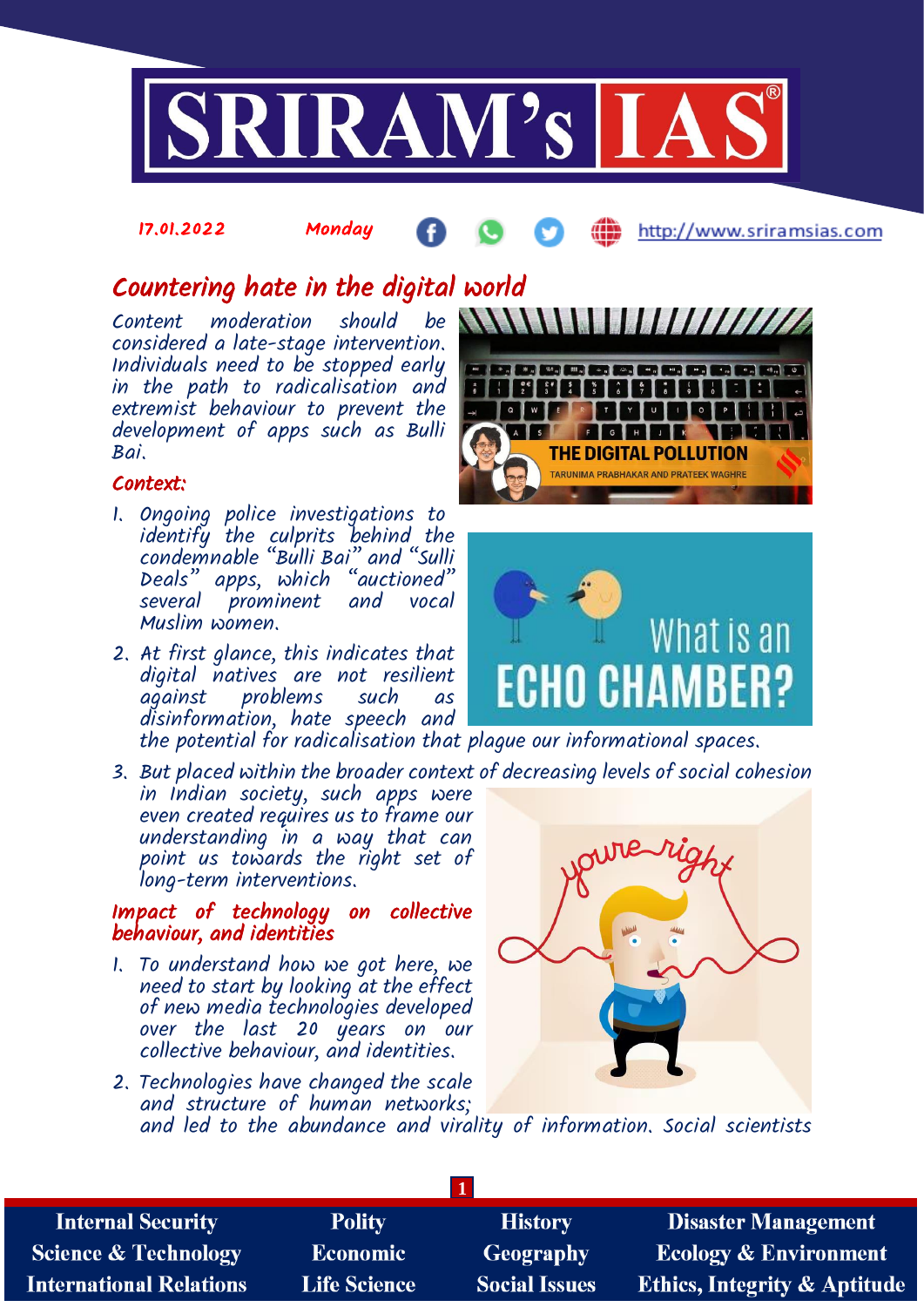

#### 17.01.2022 Monday http://www.sriramsias.com

hypothesise that these rapid transitions are altering how individuals and groups influence each other within our social systems.

- 3. The pace of technological evolution coupled with the speed of diffusion of these influences has also meant that we neither fully understand the changes nor can we predict their outcomes.
- 4. Others have focused on their effects on the evolution of individual, political, social, cultural identities. These identities can be shaped consciously or subconsciously by our interactions, and consequently, affect how we process information and respond to events in digital and physical spaces.





Your filter bubble is your own personal, unique universe of information that you live in online. What's in your filter bubble depends on who you are, and it depends on what you do. But you don't decide what gets in - and more importantly, you don't see what gets edited out.

> - Eli Pariser -**AZ QUOTES**

**Internal Security Science & Technology International Relations** 

**Polity Economic Life Science** 

**History Geography Social Issues** 

**2**

**Disaster Management Ecology & Environment Ethics, Integrity & Aptitude**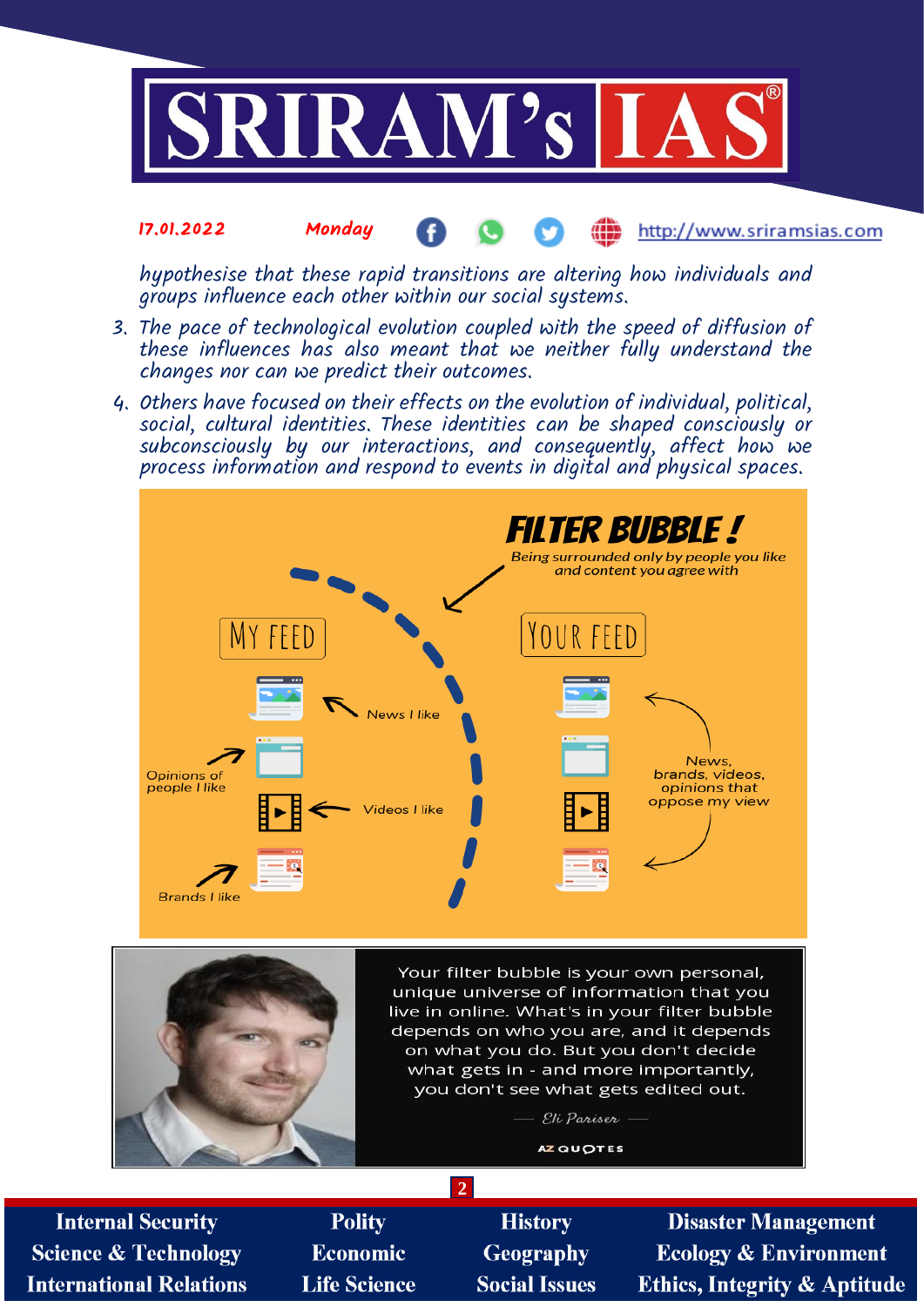

#### 17.01.2022 Monday http://www.sriramsias.com

## Digital Echo chambers:

- 1. Our identities ultimately bear on our cognitive processes arguments against our defining values can activate the same neural paths as the threat of physical violence.
- 2. The rise of social media has been linked to the strengthening of personal social identities at the cost of increasing inter-group divisions. Some have suggested that personalised feeds in new media technologies trap us in "echo chambers", reducing exposure to alternate views.
- 3. While other empirical work shows that people on social media gravitate towards like-minded people despite frequent interaction with ideas and people with whom they disagree. People can also self-select into groups that reinforce their beliefs and validate their actions.
- 4. Experience, though, suggests that when these beliefs are prejudices and resentment against a specific group of people, the feedback loops of social confirmation and validation can result in violence.
- 5. Even pockets of disconnected actions, when repeated and widespread, can destabilise delicate social-political relations built over decades.

LOTS OF<br>LIKES THE LOTS OF VALLEY **COMMENTS** 0F  $\mathsf{r}^{\mathsf{L}}$ OPEN-MINDEDNESS **ECHO CHAMBERS FLAME WARS** PRODUCTIVE **DISCUSSIONS** 

POLITICAL DISCUSSIONS ON THE **FACE BOOK** 

| $\vert 3 \vert$                 |                     |                      |                                         |  |  |
|---------------------------------|---------------------|----------------------|-----------------------------------------|--|--|
| <b>Internal Security</b>        | <b>Polity</b>       | <b>History</b>       | <b>Disaster Management</b>              |  |  |
| <b>Science &amp; Technology</b> | <b>Economic</b>     | Geography            | <b>Ecology &amp; Environment</b>        |  |  |
| <b>International Relations</b>  | <b>Life Science</b> | <b>Social Issues</b> | <b>Ethics, Integrity &amp; Aptitude</b> |  |  |
|                                 |                     |                      |                                         |  |  |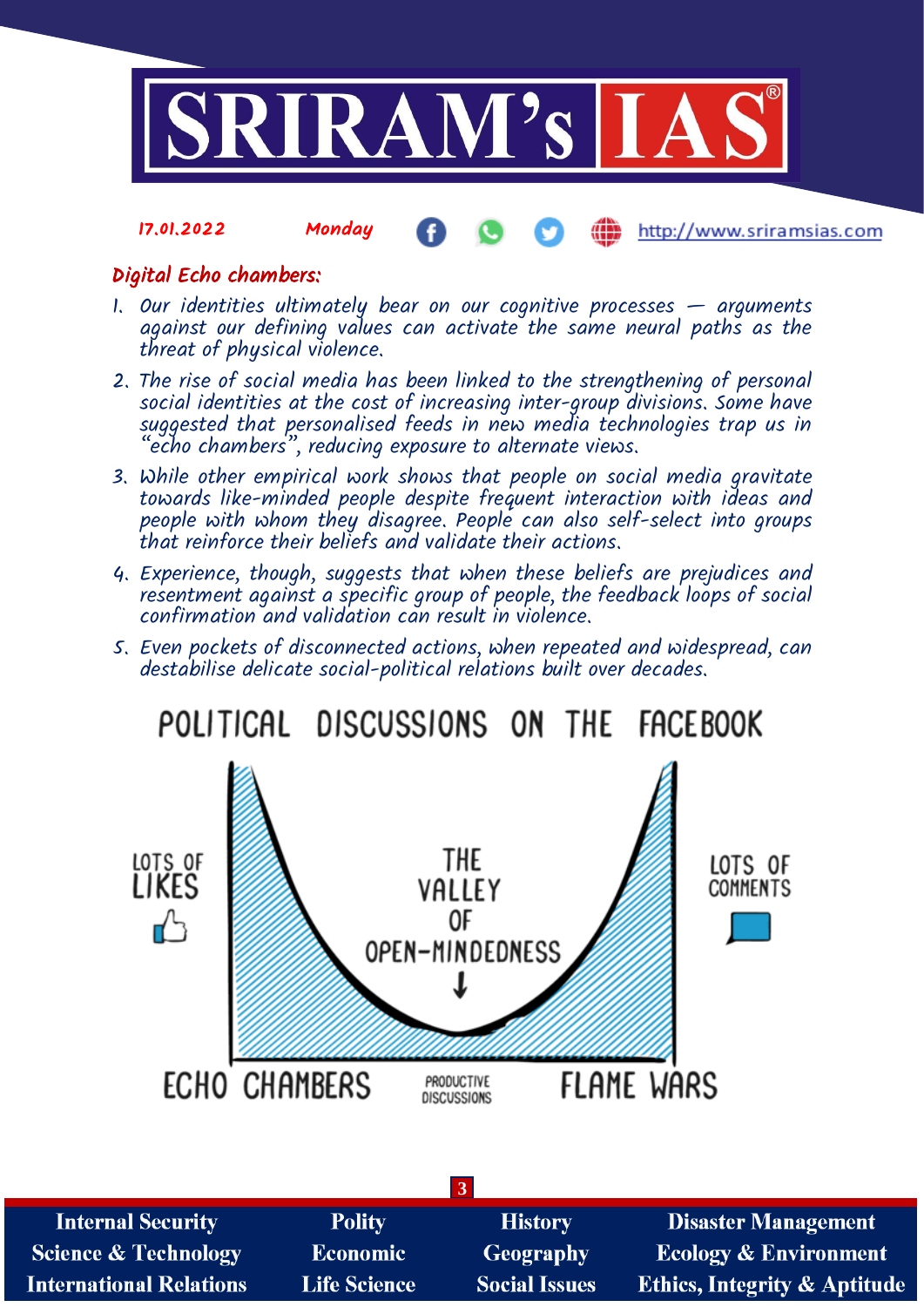

#### 17.01.2022 Monday http://www.sriramsias.com

## Information ecosystem and pollution:

- 1. Harms arising out of escalating levels of polarisation and radicalisation are primarily analysed through the lens of disinformation and hate speech which gives primacy to motives.
- 2. This framing leaves room for some actors to evade responsibility since motives can be deemed subjective. And for others to be unaware of the downstream consequences of their actions — often, even those taken with good intentions can have unpredictable and adverse outcomes.
- 3. The information ecosystem metaphor compares the current information dysfunction with environmental pollution. It encourages us to prioritise outcomes over motives, in that we should be concerned with how it spreads and not whether someone intended to pollute or not.
- 4. It also makes us understand that the effects of pollution compound over time, and attempts to ignore, or worse, exploit this pollution only exacerbate the problem  $-$  not just for those victimised by them, but for everyone.

## Diverse polluters in the Information ecosystem:

- 1. Our focus tends to be on those who command the largest audiences, have the loudest voices or say the most egregious things. While important, ignoring or downplaying the role of everyone else, or envisioning them as passive, malleable audiences risks overlooking the participatory nature of our current predicament.
- 2. Big and small polluters feed off each other's actions and content across social media, traditional media as well as physical spaces. The distinctions between "online" and "offline" effects or harms are often neither neatly categorisable nor easily distinguishable, "online" harassment is harassment.
- 3. Actors as varied as bored students, local political aspirants, content creators/influencers, national-level politicians, or someone trying to gain clout, etc. engage throughout the information ecosystem.
- 4. Their underlying motivations can range from the banal (FOMO, seeking entertainment, fame) to the sinister (organised, systematic and collaborative dissemination of propaganda, hate) to the performative (virtue signalling, projection of power, capability, expertise), and so on.
- 5. The interactions of these disparate sets of actors and motivations result in a complex and unpredictable system, composed of multiple intersecting self-reinforcing and self-diminishing cycles, where untested interventions can have unanticipated and unintended consequences.

| <b>Internal Security</b>        | <b>Polity</b>       | <b>History</b>       | <b>Disaster Management</b>              |  |  |
|---------------------------------|---------------------|----------------------|-----------------------------------------|--|--|
| <b>Science &amp; Technology</b> | <b>Economic</b>     | <b>Geography</b>     | <b>Ecology &amp; Environment</b>        |  |  |
| <b>International Relations</b>  | <b>Life Science</b> | <b>Social Issues</b> | <b>Ethics, Integrity &amp; Aptitude</b> |  |  |